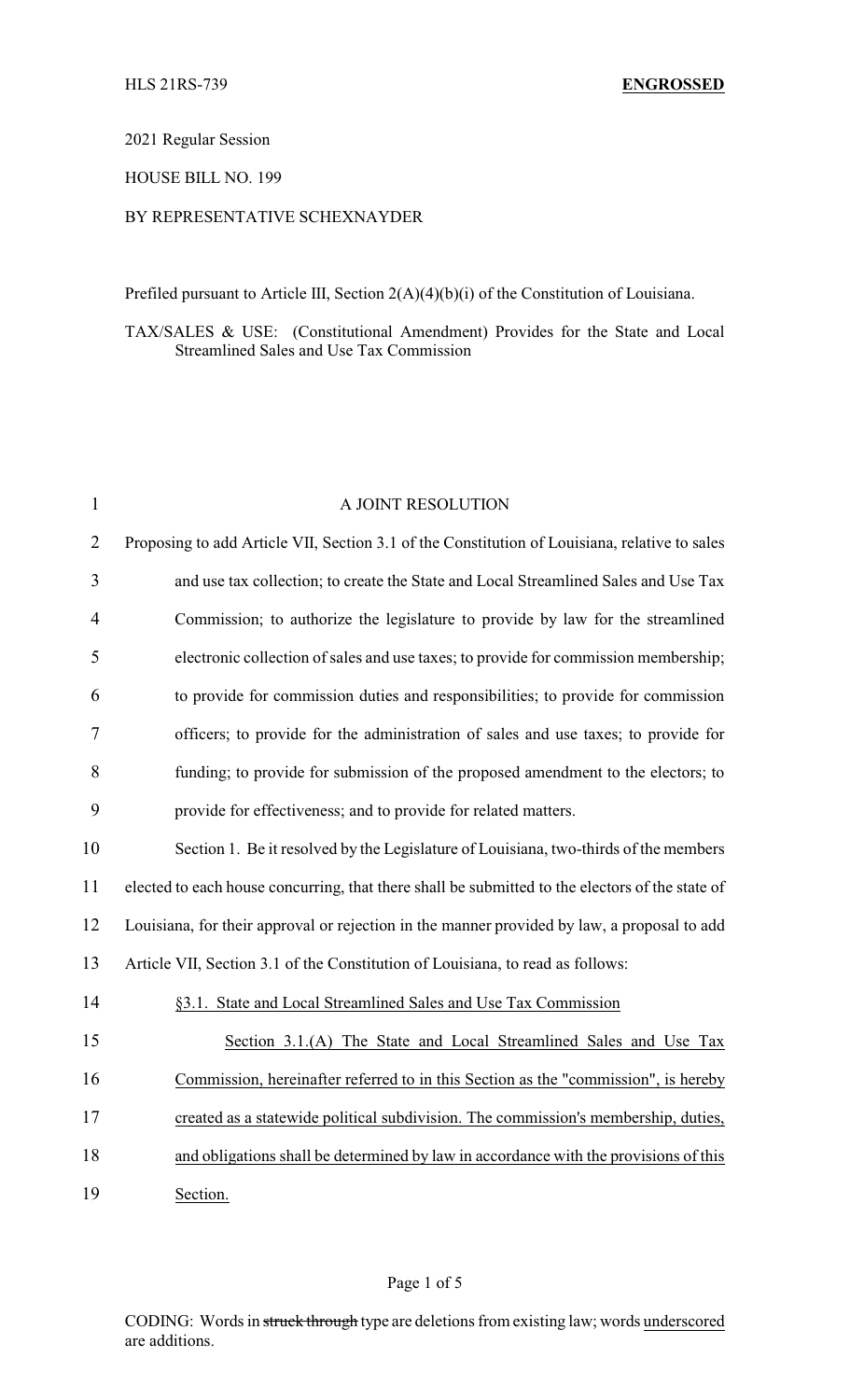| $\mathbf{1}$   | $(B)(1)$ The membership of the commission shall be comprised of eight                   |  |  |
|----------------|-----------------------------------------------------------------------------------------|--|--|
| $\overline{2}$ | members as follows:                                                                     |  |  |
| 3              | (a) One member appointed by the Louisiana School Boards Association or                  |  |  |
| 4              | its successor.                                                                          |  |  |
| 5              | (b) One member appointed by the Louisiana Municipal Association or its                  |  |  |
| 6              | successor.                                                                              |  |  |
| 7              | (c) One member appointed by the Police Jury Association of Louisiana or                 |  |  |
| 8              | its successor.                                                                          |  |  |
| 9              | One member appointed by the Louisiana Sheriffs' Association or its<br>(d)               |  |  |
| 10             | successor.                                                                              |  |  |
| 11             | (e) The secretary of the Department of Revenue, or a designee of the                    |  |  |
| 12             | secretary.                                                                              |  |  |
| 13             | (f) One member appointed by the governor.                                               |  |  |
| 14             | (g) One member appointed by the speaker of the House of Representatives.                |  |  |
| 15             | (h) One member appointed by the president of the Senate.                                |  |  |
| 16             | A member of the commission may appoint a designee to attend<br>(2)                      |  |  |
| 17             | commission meetings and vote by proxy on his behalf. The procedure for appointing       |  |  |
| 18             | a proxy shall be determined by commission rules.                                        |  |  |
| 19             | (3) The commission shall have a chairman and vice chairman and such other               |  |  |
| 20             | officers as the commission deems necessary. The initial chairman of the commission      |  |  |
| 21             | shall be elected by commission members at the first meeting and shall be a member       |  |  |
| 22             | representing local political subdivisions. The initial vice-chairman shall be elected   |  |  |
| 23             | by commission members at the first meeting and shall be a member representing the       |  |  |
| 24             | state. Thereafter, on the anniversary of the initial election of the chairman and vice- |  |  |
| 25             | chairman, the commission shall elect as chairman a member representing the state,       |  |  |
| 26             | and shall elect as vice-chairman a member representing local political subdivisions.    |  |  |
| 27             | The election of chairman and vice-chairman positions shall continue to rotate           |  |  |
| 28             | between representation of local political subdivisions and the state in this manner     |  |  |
| 29             | each year.                                                                              |  |  |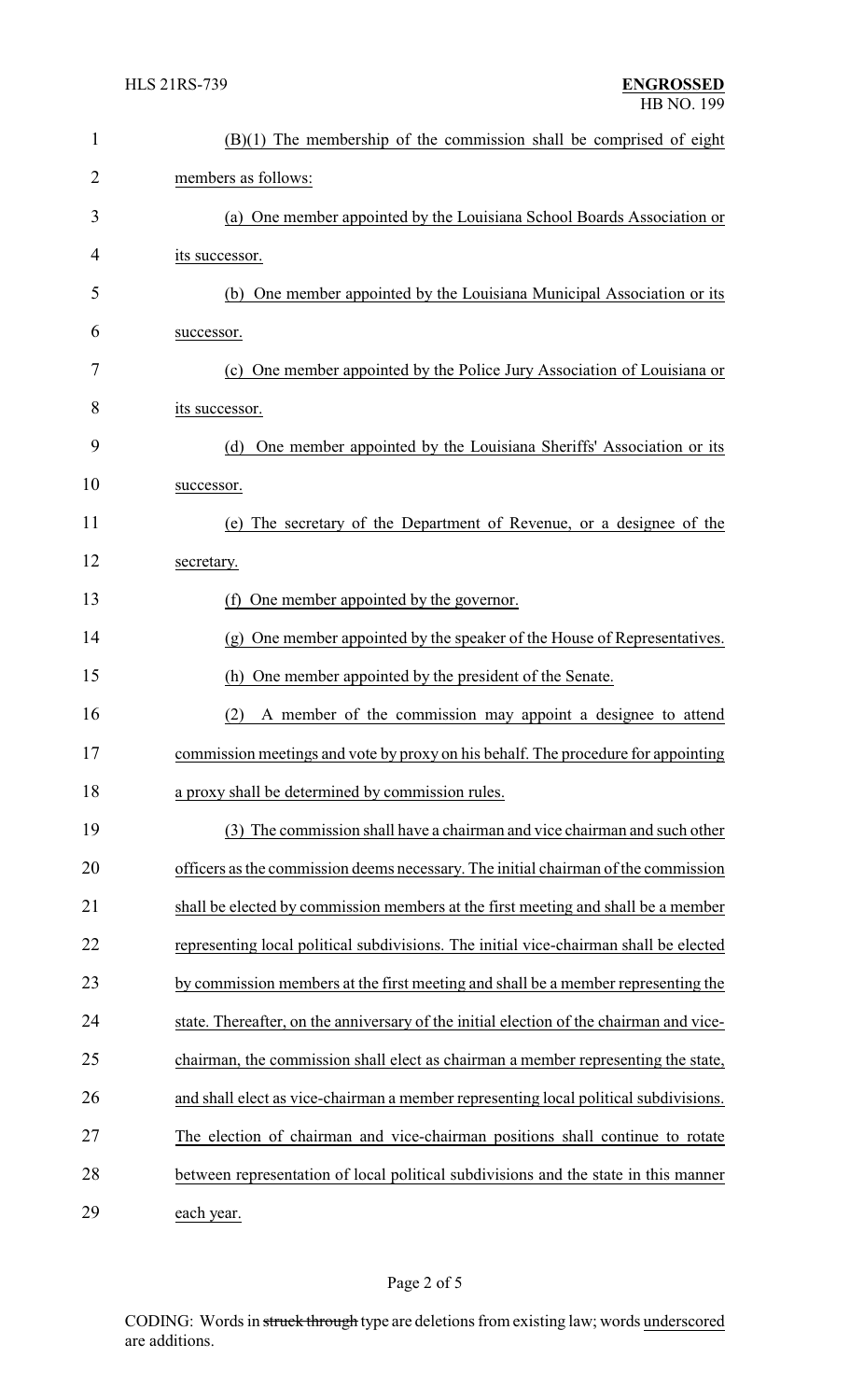| 1  | The adoption or amendment of administrative and operational rules of<br>(4)            |
|----|----------------------------------------------------------------------------------------|
| 2  | the commission shall require a two-thirds vote of the members of the commission.       |
| 3  | (C) The commission shall:                                                              |
| 4  | (1) Provide for the streamlined electronic filing and remittance of sales and          |
| 5  | use taxes levied by all taxing authorities within the state ensuring prompt remittance |
| 6  | of the respective tax returns and monies received electronically by the commission     |
| 7  | to the single collector for each taxing authority and to the Department of Revenue     |
| 8  | for distribution. The tax monies received shall, at all times, be and remain the       |
| 9  | property of the respective taxing authorities or the state.                            |
| 10 | Serve as the administrative entity with respect to the issuance of policy<br>(2)       |
| 11 | advice and promulgation of rules relative to sales and use taxes levied by all taxing  |
| 12 | authorities within the state.                                                          |
| 13 | (3) Serve as the central audit entity for all taxpayers not having a physical          |
| 14 | presence in Louisiana.                                                                 |
| 15 | Develop rules to streamline the audit process for taxpayers with a<br>(4)              |
| 16 | physical presence in Louisiana.                                                        |
| 17 | (D) The commission shall be funded with state and local sales and use tax              |
| 18 | revenues collected and deemed to be reasonable and necessary costs of the              |
| 19 | administration and collection of sales and use taxes levied by all taxing authorities  |
| 20 | within the state.                                                                      |
| 21 | (E) Upon the first meeting of the commission, the Louisiana Sales and Use              |
| 22 | Tax Commission for Remote Sellers and the Louisiana Uniform Local Sales Tax            |
| 23 | Board shall be abolished and the powers, duties, and authority of these entities shall |
| 24 | be transferred to the commission. The respective governing boards of both entities     |
| 25 | provided for in this Paragraph shall cease to exist upon the first meeting of the      |
| 26 | commission.                                                                            |
| 27 | All statutory provisions enacted relative to the membership, duties, or<br>(F)         |
| 28 | obligations of the commission shall require the enactment of law by a two-thirds vote  |
| 29 | of the elected members of each house of the legislature.                               |

# Page 3 of 5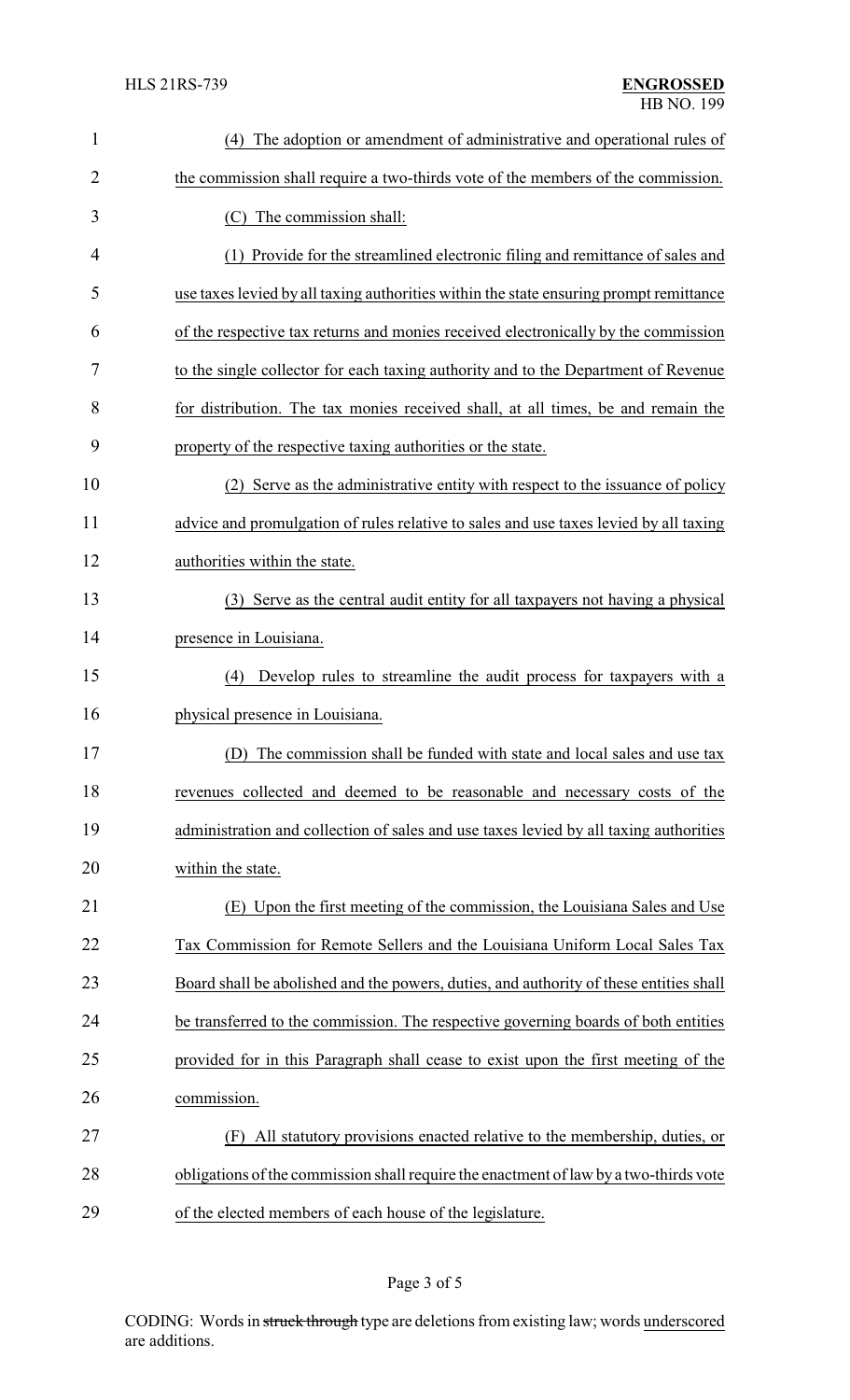| $\mathbf{1}$   | (G) Absent the enactment of statutory provisions providing for streamlined                    |
|----------------|-----------------------------------------------------------------------------------------------|
| $\overline{2}$ | electronic filing and remittance as provided in Subparagraph $(C)(1)$ of this Section,        |
| 3              | such collection shall be as provided in Article VII, Section 3(B) of this Constitution.       |
| 4              | Section 2. Be it further resolved that this proposed amendment shall be submitted             |
| 5              | to the electors of the state of Louisiana at the statewide election to be held on November 8, |
| 6              | 2022.                                                                                         |
| 7              | Section 3. Be it further resolved that on the official ballot to be used at the election,     |
| 8              | there shall be printed a proposition, upon which the electors of the state shall be permitted |
| 9              | to vote YES or NO, to amend the Constitution of Louisiana, which proposition shall read as    |
| 10             | follows:                                                                                      |
| 11             | Do you support an amendment to authorize the legislature to provide for the                   |
| 12             | streamlined collection of sales and use taxes levied within the state by the                  |
| 13             | State and Local Streamlined Sales and Use Tax Commission and to provide                       |
| 14             | for the membership, duties, and responsibilities of the commission? (Adds                     |
| 15             | Article VII, Section 3.1)                                                                     |
|                |                                                                                               |

#### DIGEST

The digest printed below was prepared by House Legislative Services. It constitutes no part of the legislative instrument. The keyword, one-liner, abstract, and digest do not constitute part of the law or proof or indicia of legislative intent. [R.S. 1:13(B) and 24:177(E)]

| HB 199 Engrossed | 2021 Regular Session | Schexnayder |
|------------------|----------------------|-------------|
|                  |                      |             |

**Abstract:** Establishes the State and Local Streamlined Sales and Use Tax Commission.

Present constitution authorizes the governing authority of any local governmental subdivision or school board to levy and collect taxes on the sale at retail, the use, the lease or rental, the consumption, and the storage for use or consumption of tangible personal property and on sales of services as defined by law, if approved by a majority of the electors voting thereon in an election held for that purpose.

Present constitution authorizes a political subdivision to exercise the power of taxation under authority granted by the legislature.

Present constitution requires all political subdivisions which levy sales and use taxes within a parish to agree among themselves to provide for the collection of their taxes by a single collector or a central collection commission.

Proposed constitutional amendment changes present constitution by creating the State and Local Streamlined Sales and Use Tax Commission (commission) as a statewide political subdivision.